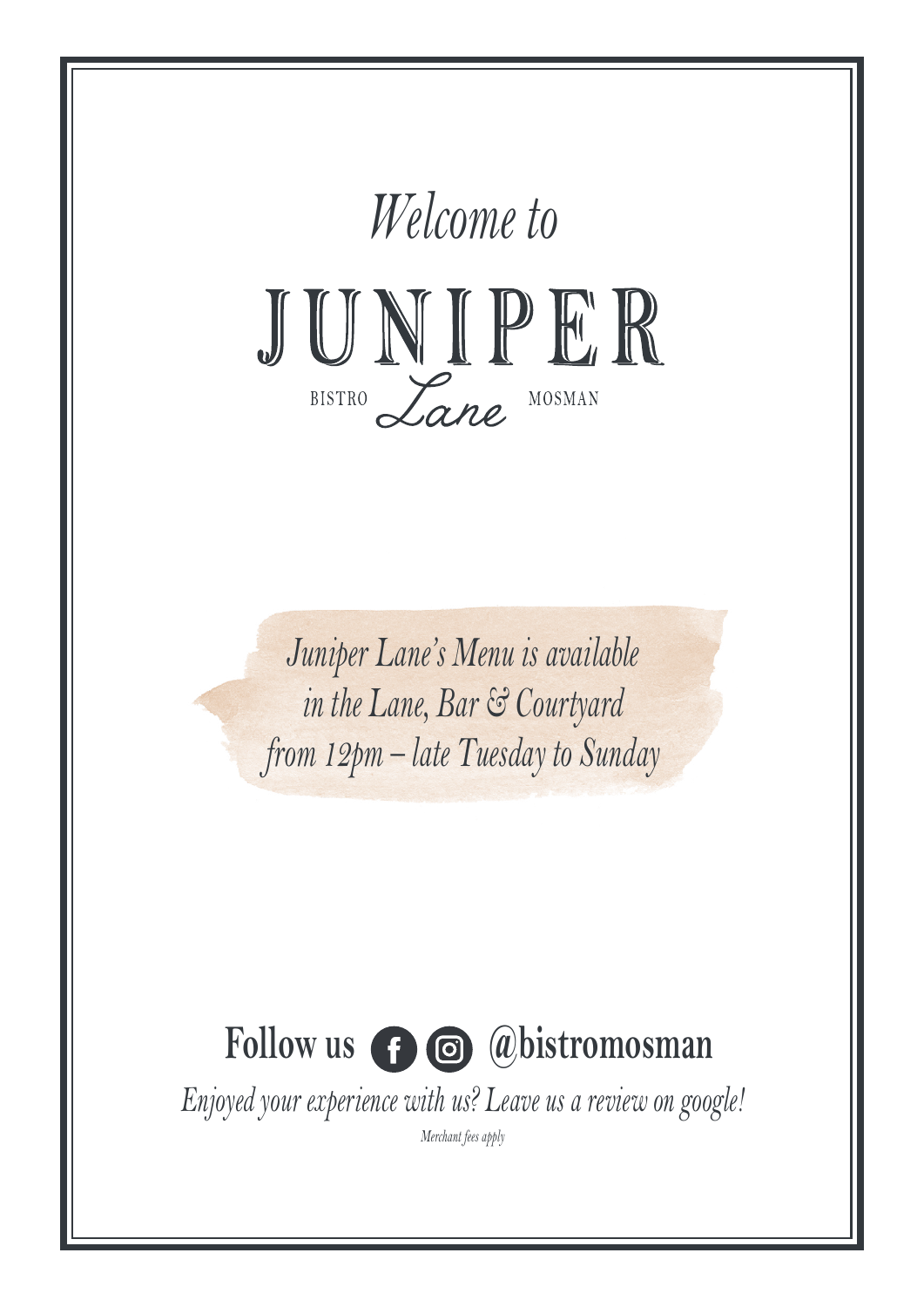# **FUNCTIONS**

### **Are you planning a party?**

~

**Juniper Lane is available for your next function. Talk to our events team about hosting your next special occasion with us.** 

*Email dine@bistromosman.com.au or visit our website to make an enquiry.*

# **SUNDAY SUNSET SESSIONS**

### **MUSIC & COCKTAILS, EVERY SUNDAY FROM 4-6PM**

*Bookings recommended, walk-ins welcome*

**dine@bistromosman.com.au | thebuena.com.au/juniperlane/**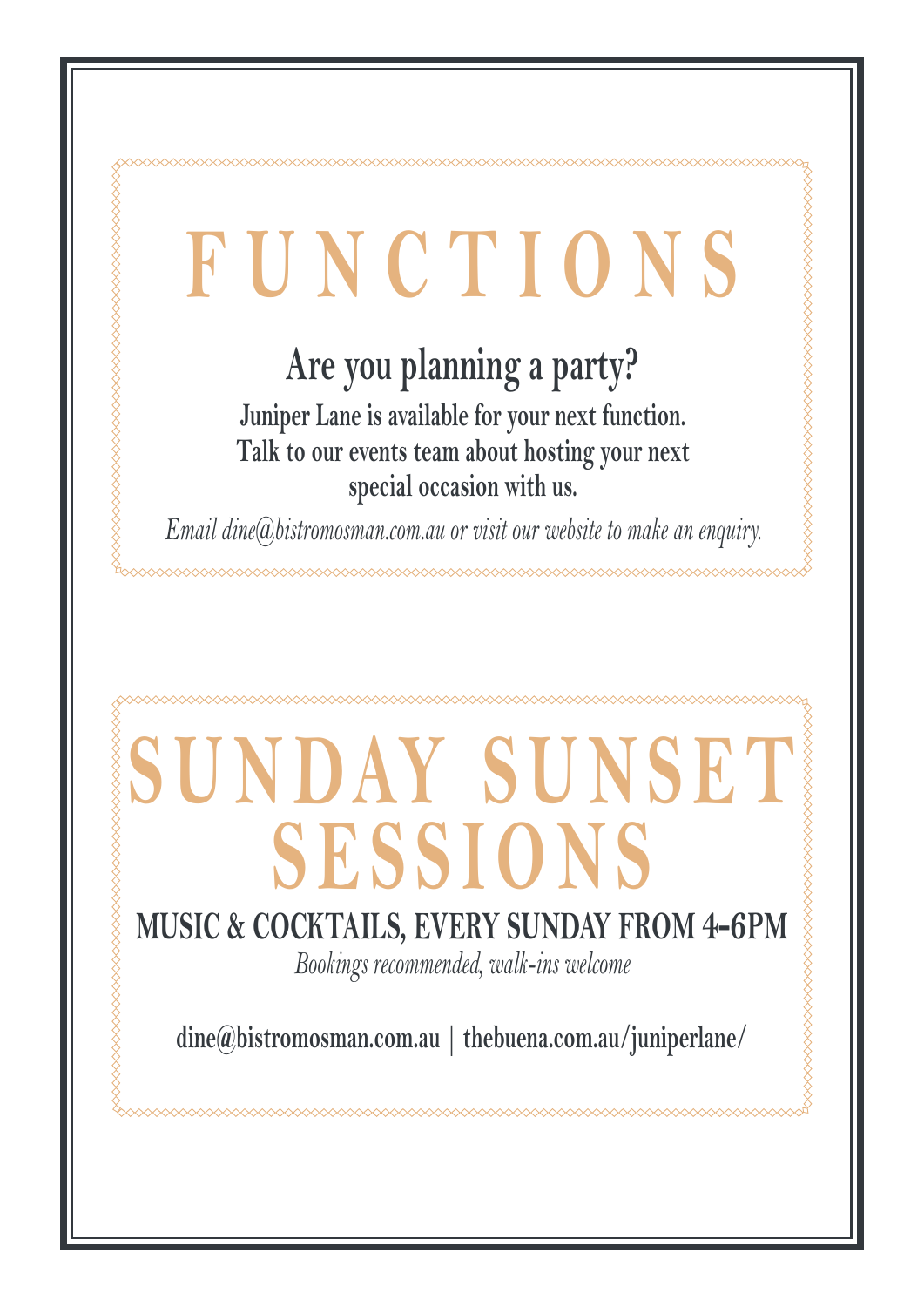# **COCKTAILS**

### **CLASSICS**

**French 75** *Gin, Lemon Juice, Veuve Clicquot* \$28 **Mauresque** *Ricard, Orgeat, Star Anise* \$14 **Martinez** *Gin, Luxardo Maraschino Liqueur, Red Vermouth, Orange Bitters* \$23 **Margarita** *Tequila, Triple Sec, Lime* \$21 **Espresso Martini** *Vodka, Coffee Liqueur, Coffee* \$22 **French Martini** *Vodka, Chambord, Pineapple, Raspberries* \$22 **French Connection** *Cognac, Amaretto* \$21 **Lychee Martini** *Vodka, Lychee Juice, Vermouth* \$19 **Boulevardier** *Rye Whiskey, Campari, Red Vermouth* \$21

### **SIGNATURE COCKTAILS**

**Amelia's Delight** *Gin, Raspberries, Elderflower Liqueur, Citrus* \$22 **Magnetic Island** *Tequila, Coconut, Triple Sec, Citrus, Agave* \$22 **Nightcap** *Henessy VS, Fig, Valdespino Sherry, Chocolate Bitters* \$22 **Balmoral's Breakfast** *Gin, Apple, Green Tea, Veuve Clicquot, Citrus* \$22 **Amalfi Spritz** *Italicus Bergamot Liqueur, Limoncello, Sparkling wine, Soda* \$22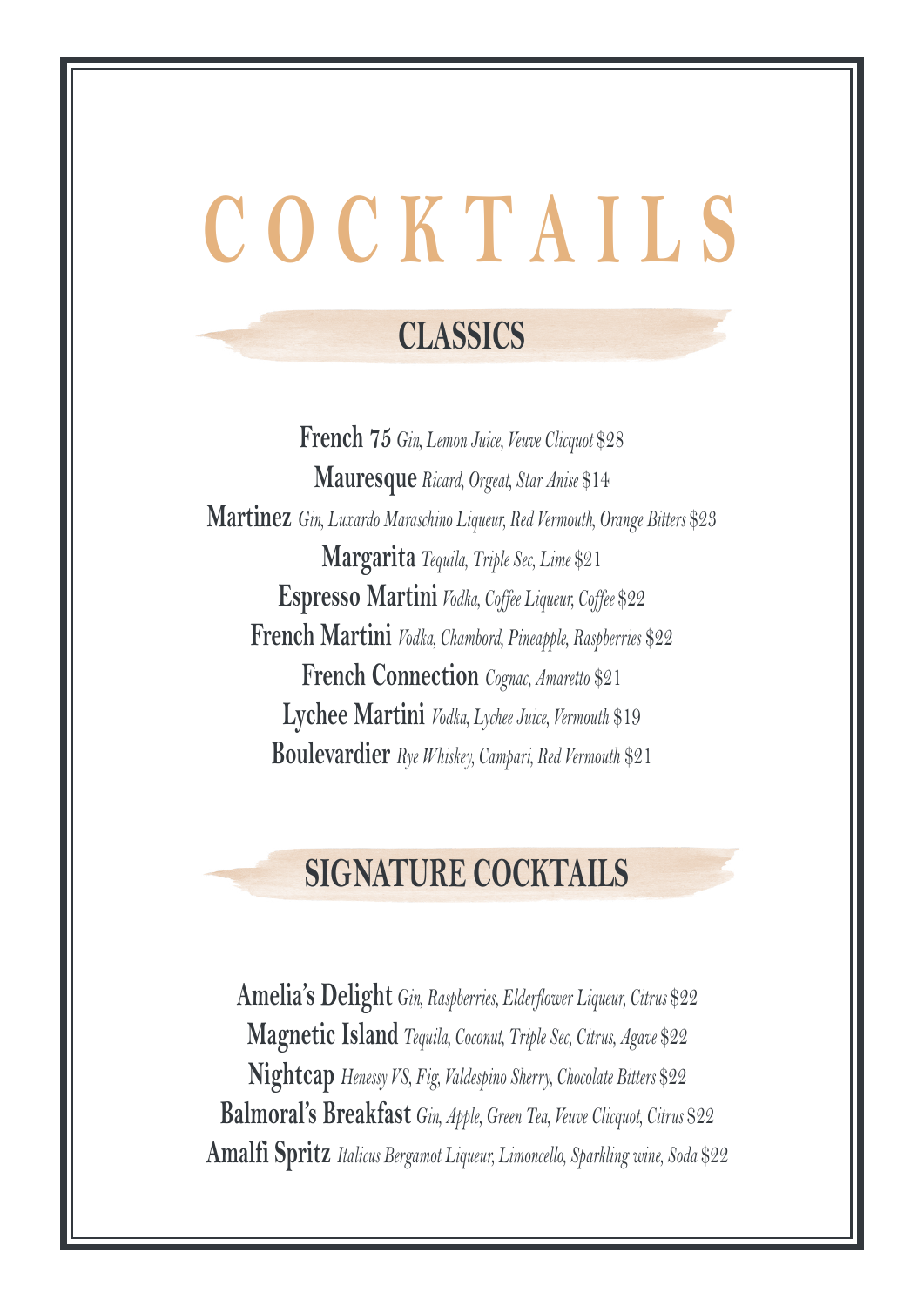# **GIN BALLOONS**

The Mediterranean *Gin Mare, Lemon, Thyme, Mediterranean Fever Tree Tonic* \$22 The Sydneysider *Poor Toms Dry Gin, Strawberry, Lime, Elderflower Fever Tree Tonic* \$22 The Barossa Four Pillars Bloody Shiraz Gin, Orange, Cinnamon, Indian Fever Tree Tonic \$22 The Botanist *The Botanist Gin, Grapefruit, Rosemary, Indian Fever Tree Tonic* \$22 Papa Jon Archie Rose Dry Gin, Rhubarb Bitters, Apple, Juniper Berries, Indian Fever Tree Tonic \$22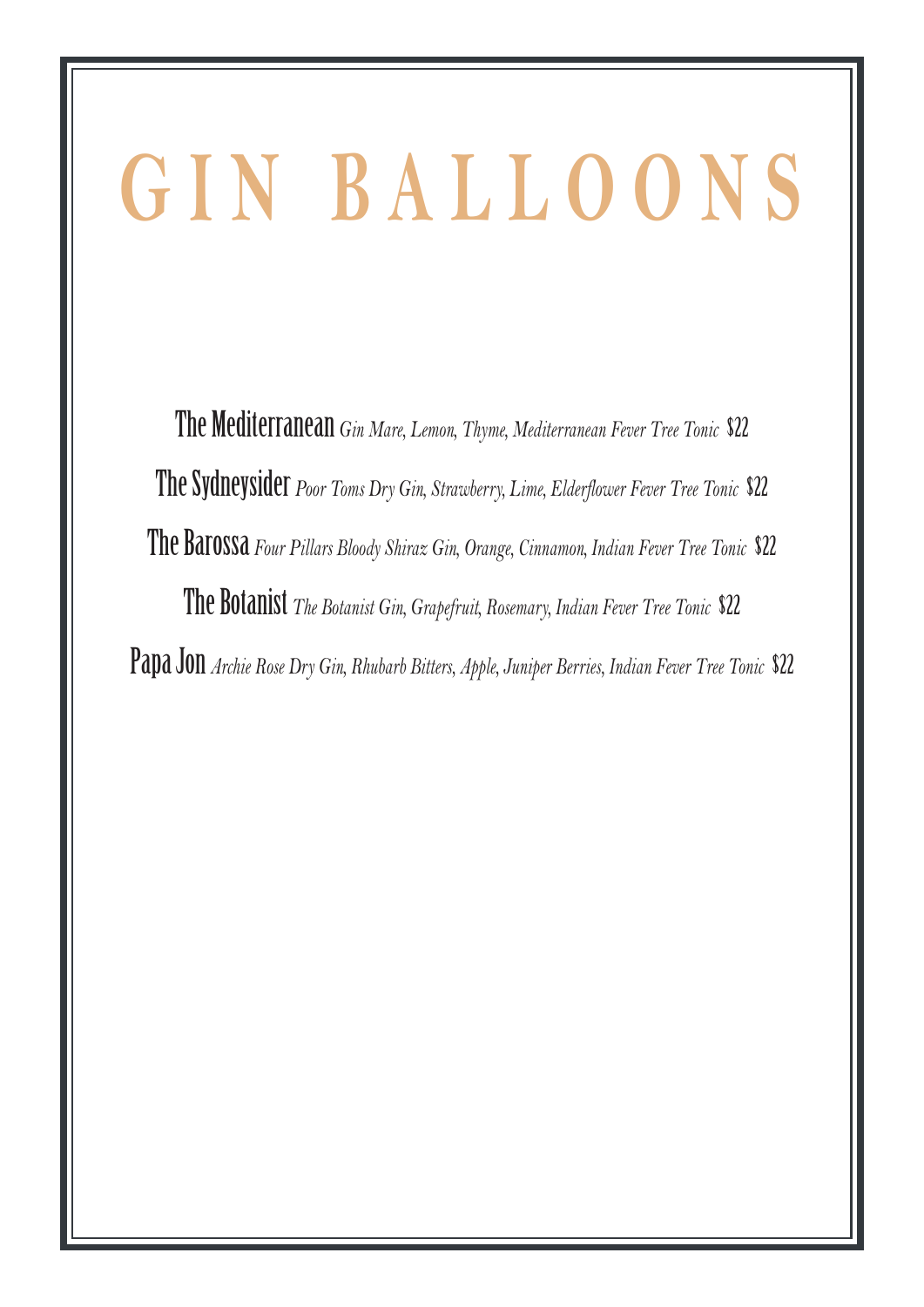### **WINE**

### **CHAMPAGNE & SPARKLING**

**NV TERRA VIVA Prosecco** *VENETO, ITALY \$15/75* **KIR ROYAL, Creme de cassis, Crémant De Bourgogne** *BURGUNDY, FRANCE \$18* **NV LOUIS BOUILLOT "Crémant De Bourgogne" Rose** *BURGUNDY, FRANCE \$19/99*

**NV VEUVE CLICQUOT** *REIMS, FRANCE \$29/165*

### **WHITE**

**SETTLEMENT HERITAGE Single Vinyard Sauvignon Blanc** *MARLBOROUGH, NZ \$16/79 Intense lemon, stone fruit and gooseberry notes. Fresh and vibrant.* **DOMAINE PICHOT "Coteau De La Biche" Chenin Blanc** *LOIRE VALLEY, FRANCE \$19/89 Pear, apple and honeysuckle aromas. Round, mineral with good freshness.* **FARINA "Le Pezze" Pinot Grigio** *VENETO, ITALY \$18/89 Bouquet of white flowers and ripe pear. Purity of citrus and mineral freshness.* **COOTER & COOTER Riesling** *CLARE VALLEY, SA \$16/78 Tahitian Lime, lemon rind & a hint of rose petal.* **CAPE MENTELLE "Brooks" Chardonnay** *MARGARET RIVER, WA \$17/79 Hints of green edges and citrus. Warm palate with creaminess and pineapple.*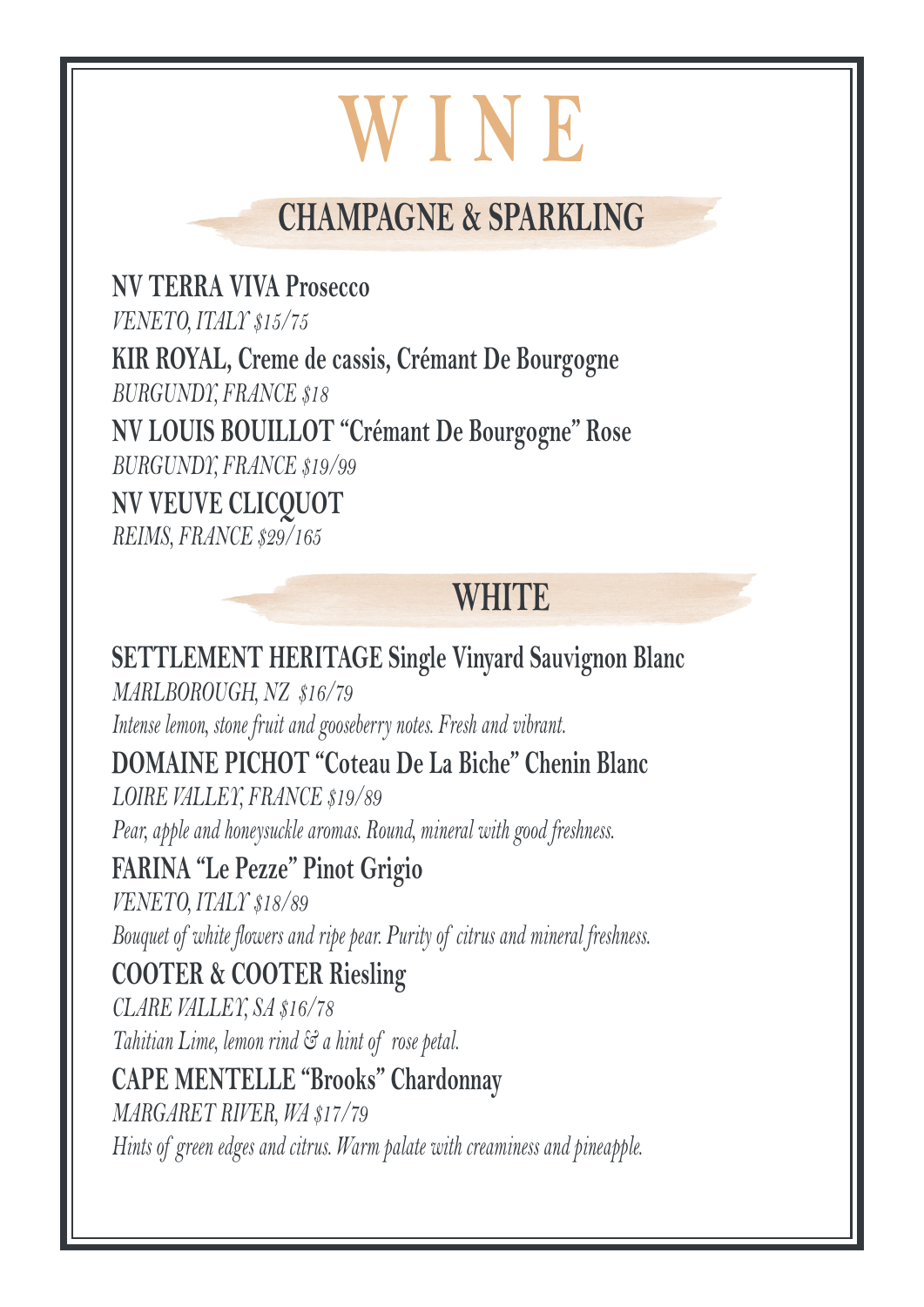### **WINE**

### **ROSÉ**

#### **BRETON**

*PROVENCE, FRANCE \$17 Dry and light, intense bouquet with peaches and berries.* 

### **CAPE MENTELLE**

*MARGARET RIVER, WA \$17*

*Bouquet of strwberry , watermelon & rose petal. Raspberries, strawberries & a hint of cranberry on the palate. Medium weight with a juicy yet creamy balance of rose petal & green lime zest finish*

### **RED**

### **LA FICELLE Gamay, Pinot Noir (Chilled)**

*CENTRAL FRANCE, FRANCE \$17/75 Cherry and raspberry notes, easy tannins. Fresh vin de soif.*

#### **CHANSON Pinot Noir**

*BURGUNDY, FRANCE \$23/110 Ripe black cherries and spices. Complex and well-structured. Elegant tannins with generous aftertaste.*

#### **PENNY'S HILL CRACKING BLACK Shiraz**

*MC LAREN VALE, SA \$18/79 Deep and dense with layers of rich, ripe red and black cruits, chocolate, touch of earth.*

#### **JIM BARRY "The Atherley" Cabernet Sauvignon**

*COONAWARRA, SA \$17/75*

*Floral characters and tannin structure, ripe blackberry.*

### **CAHORS ''Cedre Heritage'' Malbec, Merlot**

*CAHORS, FRANCE \$18/85*

*Fresh and enlivening organic, generous flavours. Flavours of plums, cherries and spices, with a long finish.*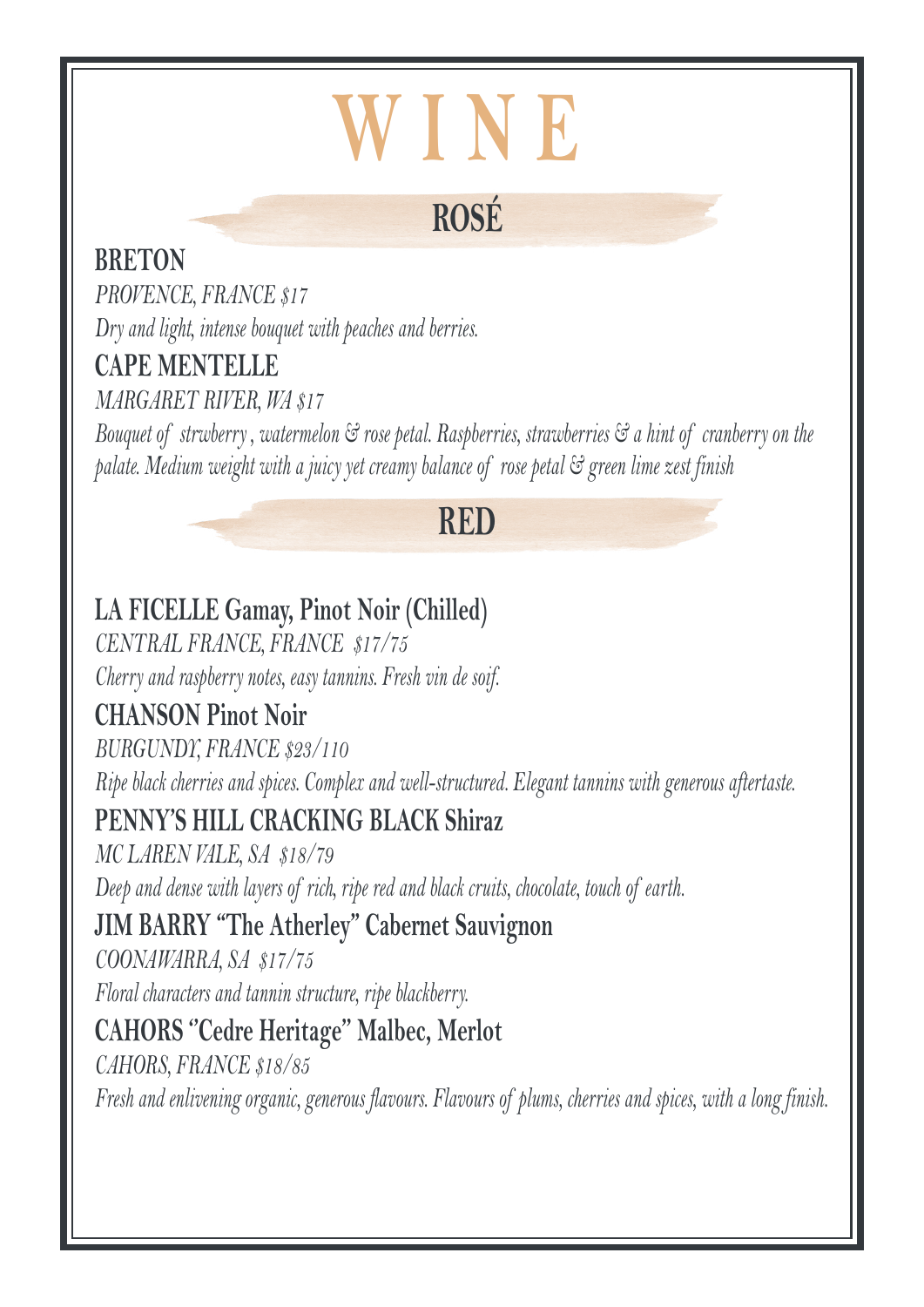## **BY THE GLASS**

### **PREMIUM WINE**

**Chanson Les Preuses**  *Chablis Grand Cru, 2016 FRA 150ml 65*  **TORBRECK "The Steading"**  *GSM 2016 Barossa Valley150 ml 29* **Chateau Mont Redon** *Rhone valley France 2018, 150ml 42*  **Rockford "Riffle Range"** *Cabernet Sauvignon, 2017, Barossa Valley 150ml 41* 

## **BEER**

### **BOTTLE**

**Lord Nelson Three Sheets \$12 Young Henry's Newtowner Pale Ale \$12 Asahi \$12 Corona \$12 Cascade Light \$8 Peroni Leggera \$12**

### **DRAUGHT**

**Carlton Draught \$10.5 Peroni Nastro Azzuro \$13 Reschs Draught \$10.5 Stone & Wood Pacific Ale \$12.5 Balter XPA \$12.5**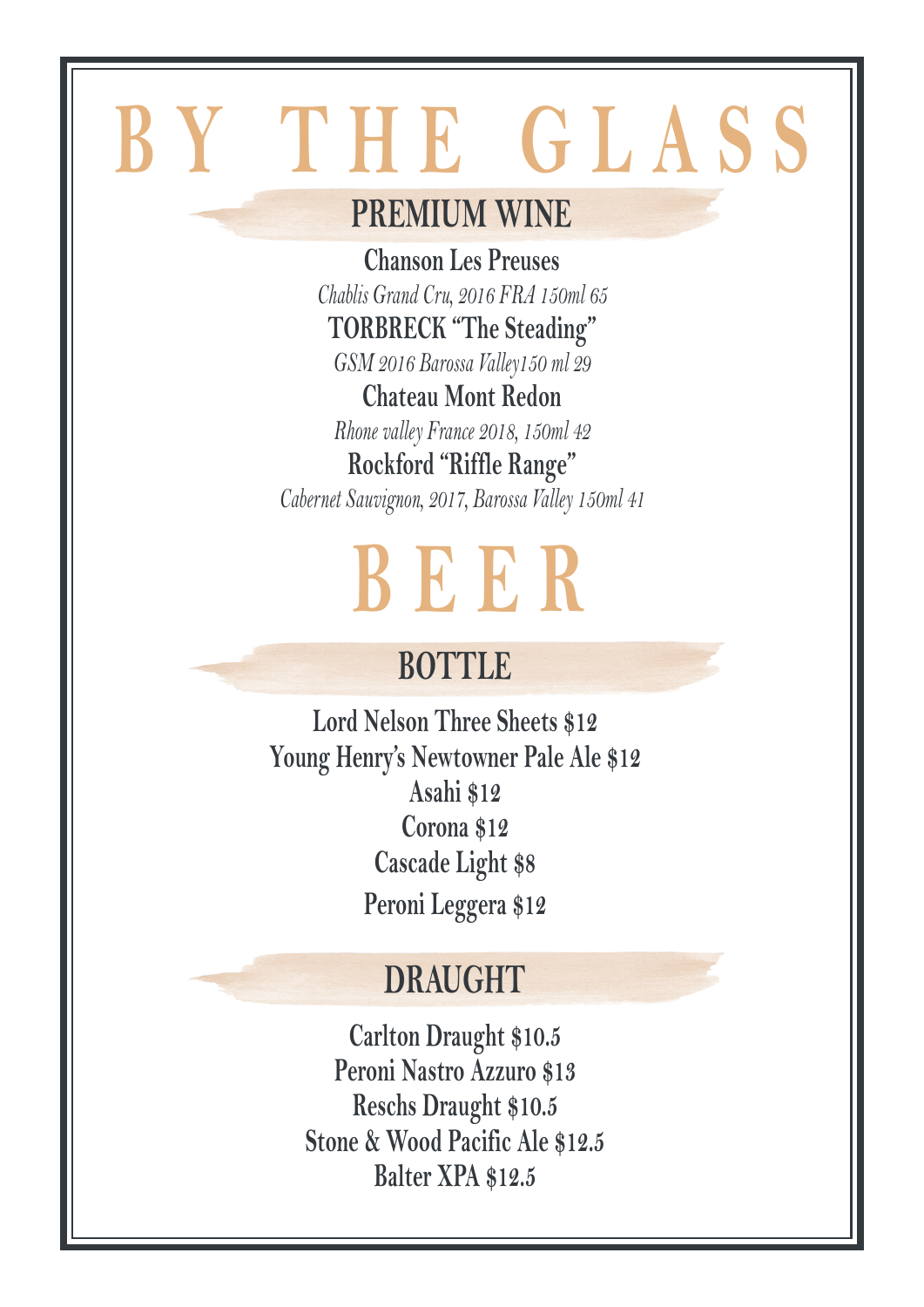## **GIN & TONIC**

*Your choice of gin served with premium Fever Tree tonic*

### **BOTANICAL**

**Monkey 47,** Apple, Thyme, *Germany* \$14 **The Botanist,** Grapefruit, Rosemary, *United Kingdom* \$16 **Roku,** Cardamom, Lemon Peel, *Japan* \$15 **St George,** Lavender, Thyme, *California* \$15

#### **DRY**

**Archie Rose Dry Gin**, Rhubarb Bitters, Juniper, Apple, *Australia* \$14 **Tanqueray London Dry,** Lime, Lemon Wheel, *United Kingdom* \$12 **Four Pillars Rare Dry Gin,** Orange Wheel, Lemon Wheel, *Yarra Valley* \$14 **Malfy Gin,** Juniper, Lime Wheel, Lemon Wheel, *Italy* \$14 **The Original Bombay Sapphire Dry,** Lemon Wheel, *United Kingdom* \$13 **Poor Toms Dry,** Strawberry, Lime Wheel, *Sydney* \$14 **Brookie's Byron Dry,** Grapefruit, Cloves, *Australia* \$14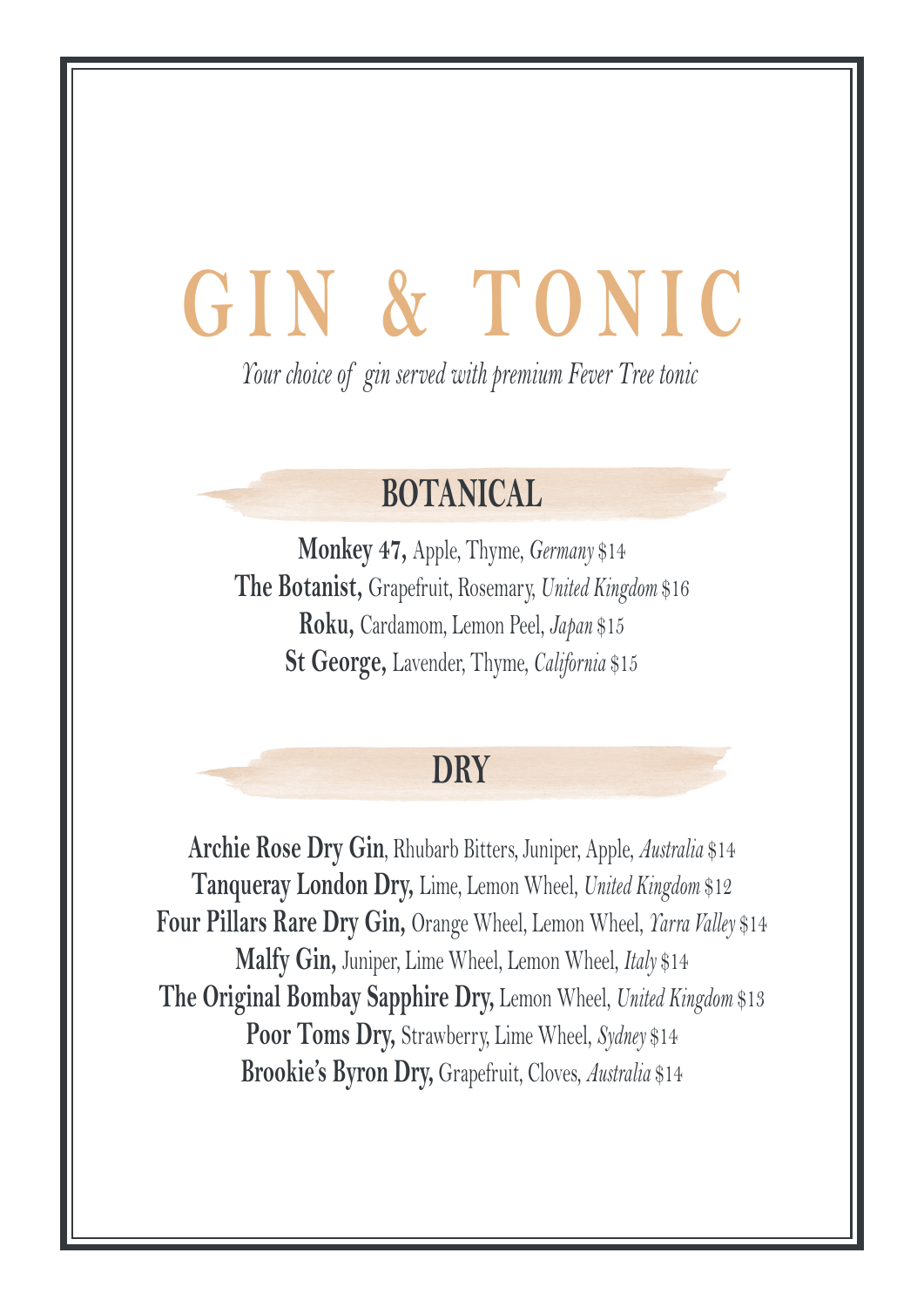## **GIN & TONIC**

*Your choice of gin served with premium Fever Tree tonic*

#### **SAVOURY**

**Elephant Gin,** Apple, *Germany* \$17 **Manly Spirit Dry Gin,** Basil, Olive, *Sydney* \$14 **Ink Gin,** Lime Wheel, *Northern Rivers* \$15 **Hendrick's,** Cucumber, *Scotland* \$15 **West Winds Broadside,** Basil, Olive, *Western Australia* \$16 **West Winds Cutlass,** Basil, Olive, *Western Australia* \$14 **Dasher & Fisher Meadow,** Basil, Olive, *Tasmania* \$17 **Citadelle,** Grapefruit, Basil, *France* \$14 **Ableforth's Bathtub,** Basil, Thyme, *United Kingdom* \$17 **Blind Tiger,** Lavender, Rosemary, *South-Eastern Australia* \$14 **Gin Mare,** Olive, Basil, *Spain* \$15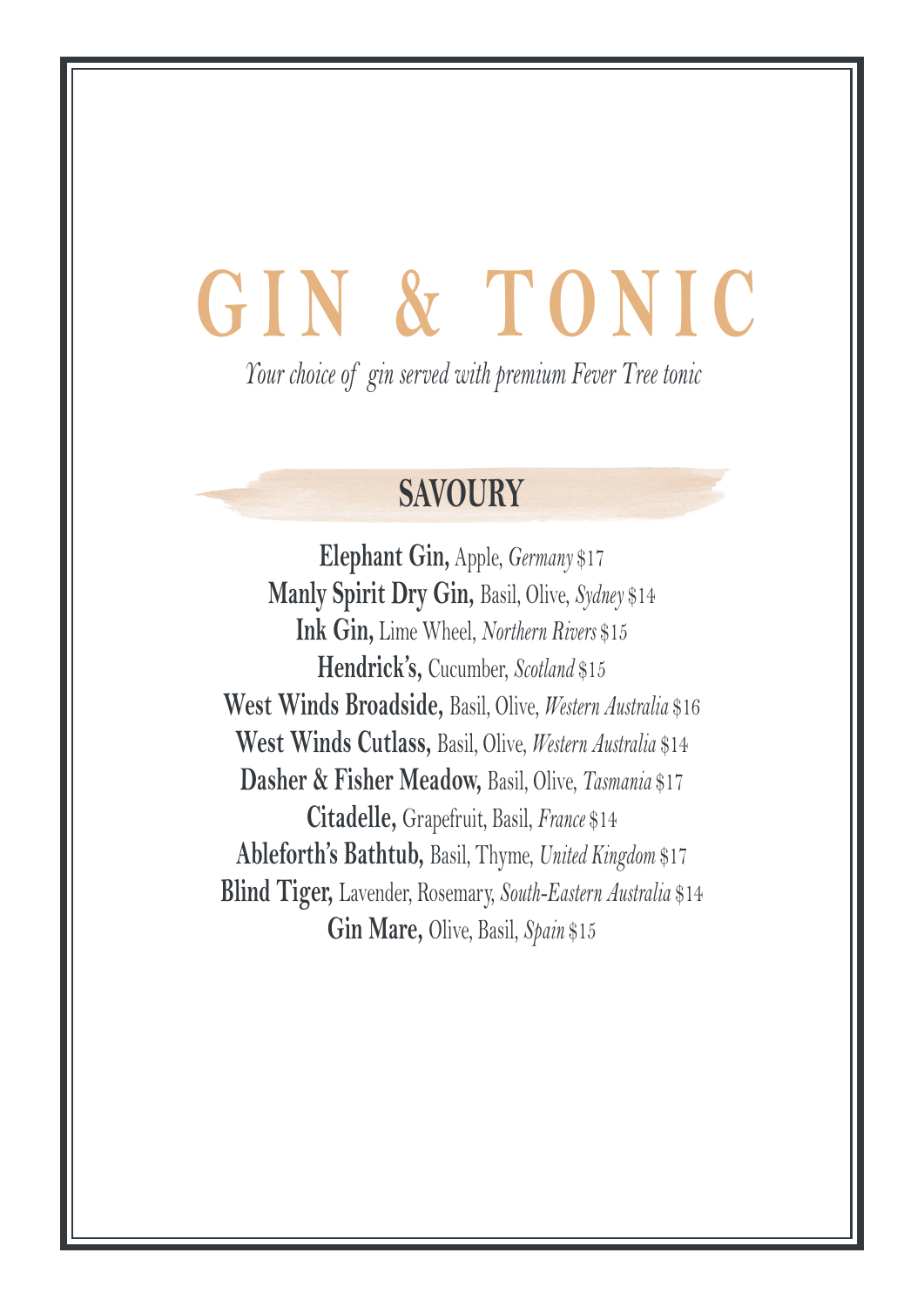## **GIN & TONIC**

*Your choice of gin served with premium Fever Tree tonic*

#### **CITRUS**

**Green Ant,** Lime, *South Australia* \$16 **Tanqueray No10,** Grapefruit, *United Kingdom* \$15 **Manly Spirit Citrus Gin,** Lemon Wheel, *Sydney* \$14 **West Winds Sabre,** Lemon Wheel, Lime Wheel, *Western Australia* \$13 **Jinzu Gin,** Lavender, Lime Wheel, *Scotland* \$14 **Drumshanbo,** Grapefruit Peels, Orange Wheel*, Ireland* \$15 **Malfy con Limone,** Lemon Wheel, Pepper, *Western Australia* \$14

#### **FRUITY**

**Tanqueray Seville,** Orange Wheel, *United Kingdom* \$13 **Four Pillars Bloody Shiraz,** Orange Wheel, Cinnamon, *Yarra Valley* \$16 **Wolf Lane Tropical Gin,** Grapefruit, Lime, *Cairns* \$18 **Wolf Lane Davidson Plum,** Grapefruit, Lime, *Cairns* \$18 **Poor Toms Strawberry,** Strawberry, *Sydney* \$14 **Hayman's Sloe Gin,** Strawberry, *United Kingdom* \$14 **78° Sunset Gin,** Rhubarb Bitter, Apple, *South Australia* \$14 **Edinburgh Rhubarb,** Lemon Wheel , Lime Wheel, *Scotland* \$14 **Tanglin,** Grapefruit, *Singapore* \$14 **Nosferatu,** Grapefruit, Rosemary, *Melbourne* \$14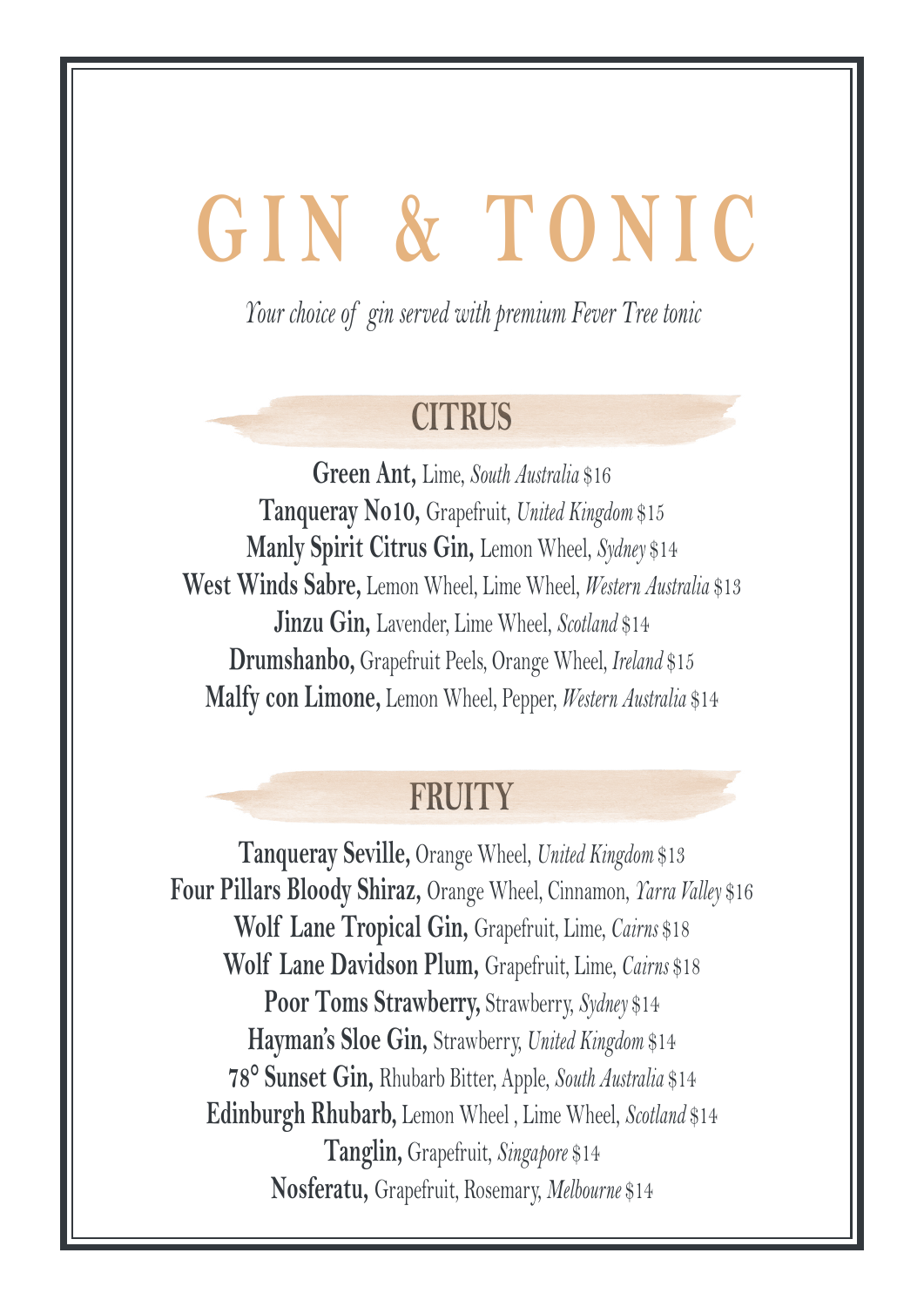# **WHISK(E)Y**

### **LOWLAND WHISKY**

**Auchentoshan 12 Year Old** *Dalmuir* \$14  **Auchentoshan Blood Oak** *Dalmuir* \$24  **Glenkinchie Distillers Edition** *East Lothian* \$21

### **HIGHLAND WHISKY**

**Glenmorangie Original** *Tain* \$14 **Glenmorangie 'Quinta Ruban'** *Tain* \$22 **Oban 14 Year Old** *Oban* \$17

### **SPEYSIDE WHISKEY**

**The Macallan 12 Year Old Fine Oak** *Moray* \$18 **Glenfiddich 12 Year Old** *Dufftown* \$16 **Aberlour A'bunadh** *Banffshire* 19 **Balvenie 12 Year Old Doublewood** *Dufftown* \$15 **Balvenie 'Caribbean Cask'** *Dufftown* \$24

### **ISLAY WHISKY**

**Lagavulin 16 Year Old** *Port Ellen* \$19 **Bruichladdich Laddie Classic** *Rhinns* \$14 **Bowmore 12 Year Old** *Isle of Islay* \$15 **Lagavulin 8 Year Old** *Scotland* \$18 **Laphroaig Quarter Cask** *Scotland* \$21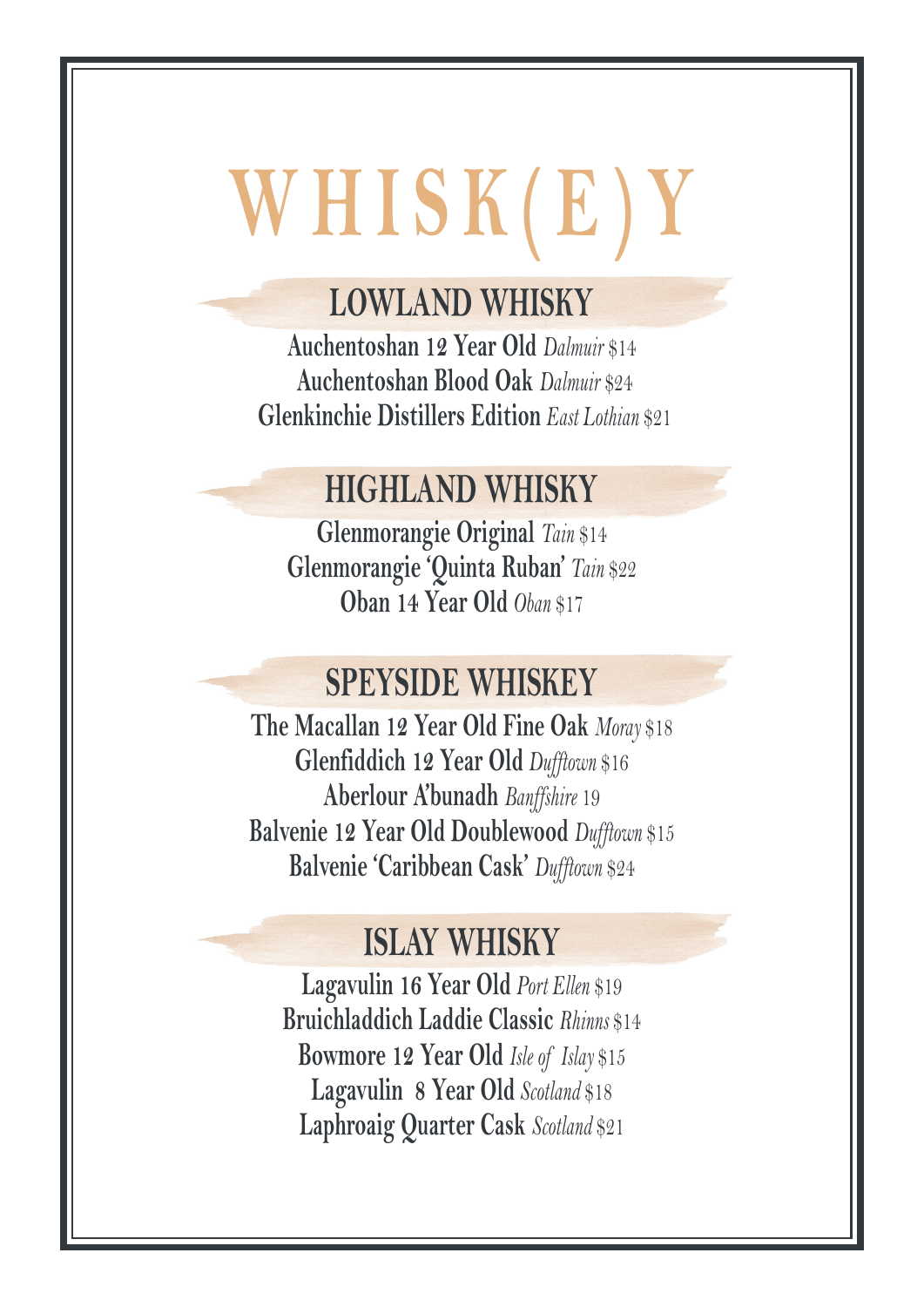### **WHISKY**

### **AUSTRALIAN WHISKY**

**Lark Classic** *Hobart* \$36 **Hellyers Road Original** *Hobart* \$14 **Hellyers Road Slightly Peated** *Hobart* \$20

### **JAPANESE WHISKY**

**Kurayoshi Sherry Cask** *Tottori* \$18 **Kurayoshi 18 Year Old** *Tottori* \$65

### **AMERICAN WHISKEY**

**Bulleit Rye** *Kentucky* \$14 **Gentleman Jack** *Lynchburg* \$13 **Maker's Mark** *Kentucky* \$13 **Wild Turkey Rare Breed** *Kentucky* \$14 **Woodford Reserve** *Kentucky* \$12 **Blanton's Special Reserve** *Kentucky* \$18

# **COGNAC**

**St. Remy VSOP** *France* \$12 **Hennessy VS** *France* \$11 **Delamain XO** \$20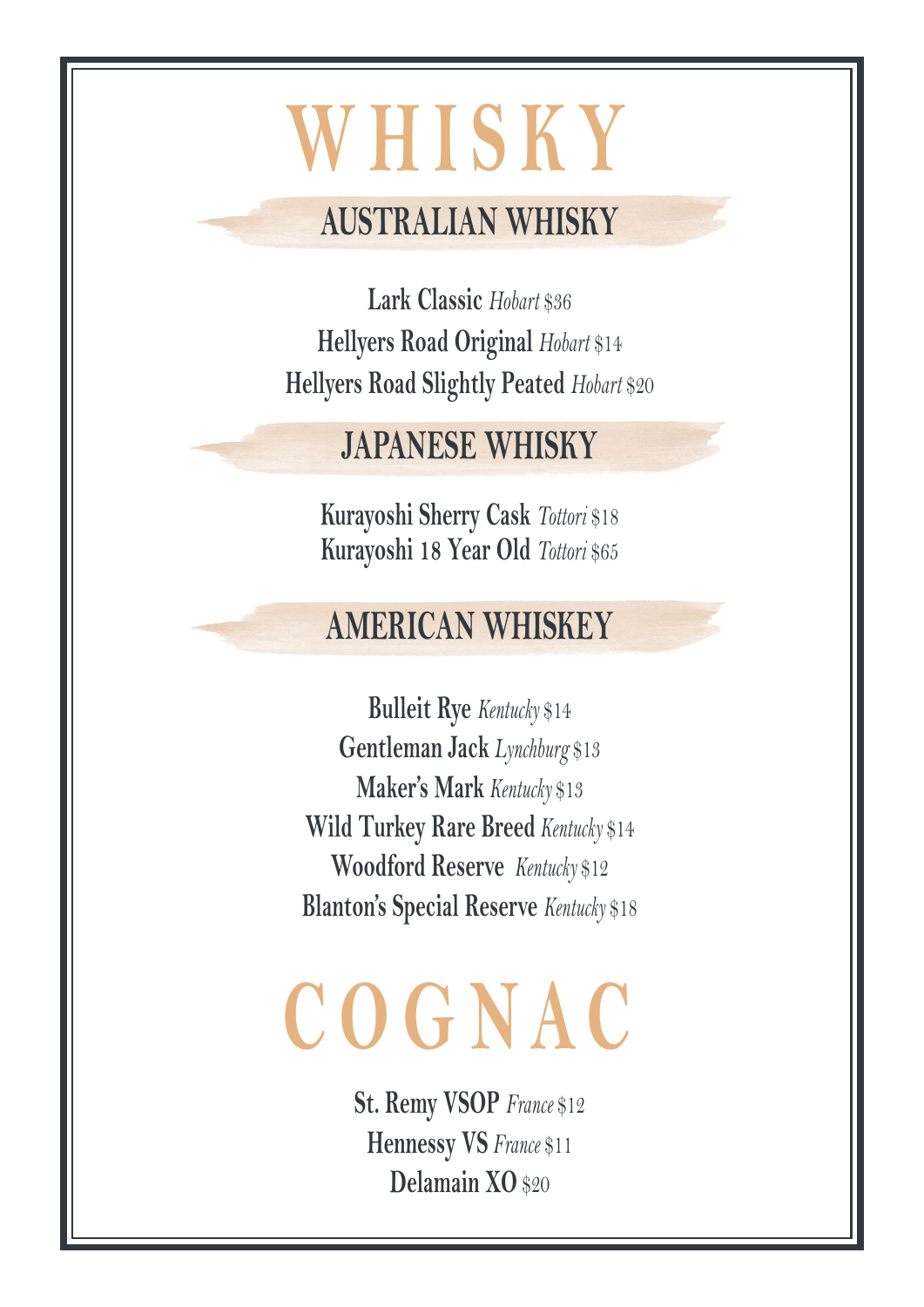# **TEQUILA**

**Clase Azul Reposado** \$46 **Don Julio Reposado** \$16 **Don Julio Blanco** \$15 **XO Patron Café** \$14 **Silver Patron \$20 Espolon Blanco** \$12 **Mezcal Del Maguey Vida** \$15

### **RUM**

**Diplomatico Reserva Exclusiva** \$15 **Ratu Dark 5 years** \$12 **Kraken Black Spiced** \$15 **Havana Club Anejo Special** \$12 **Angostura Caribbean 1919** \$12 **Bacardi Carta Oro** \$10 **Bacardi Carta Blanca** \$13 **St Etienne Extra Vieux French Whisky Cask 2013** \$19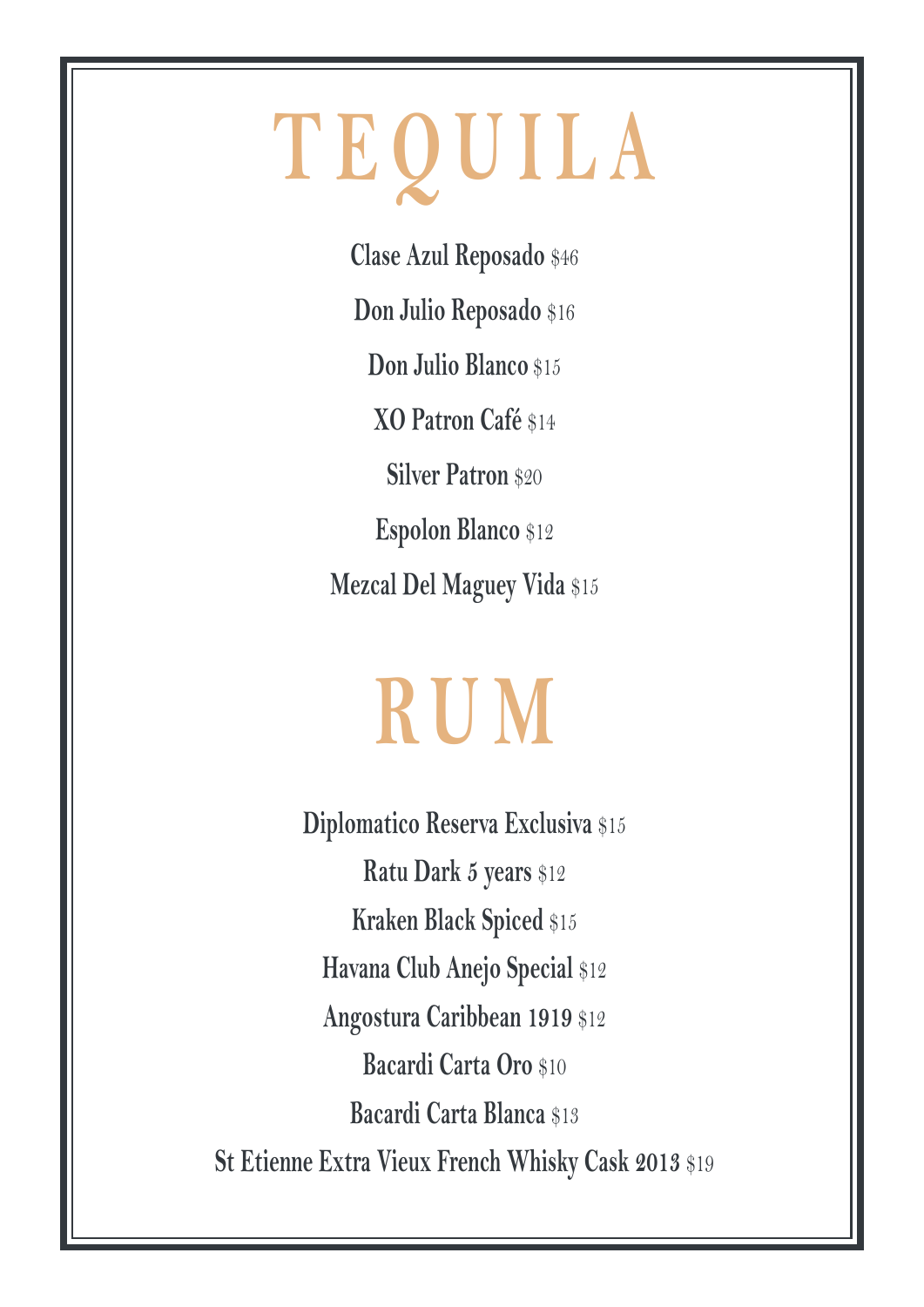### **APERITIF**

**Maurin Quina** *cherries, cinchona, lemon* \$11

**Mattei Cap Corse** *blanc quinquina* \$11

**Lillet Blanc** *white vermouth* \$10

**Noilly-Prat** *dry white vermouth* \$10

**Ricard** *anis, liquorice* \$10

**Italicus** *bergamote* \$11

**Campari** *herbs, fruits infusion bitters* \$10

**Poor Tom's Imbroglio** *herbs, fruits, vegetables bitter-sweet amaro* \$11

**Oscar 697** *red vermouth* \$11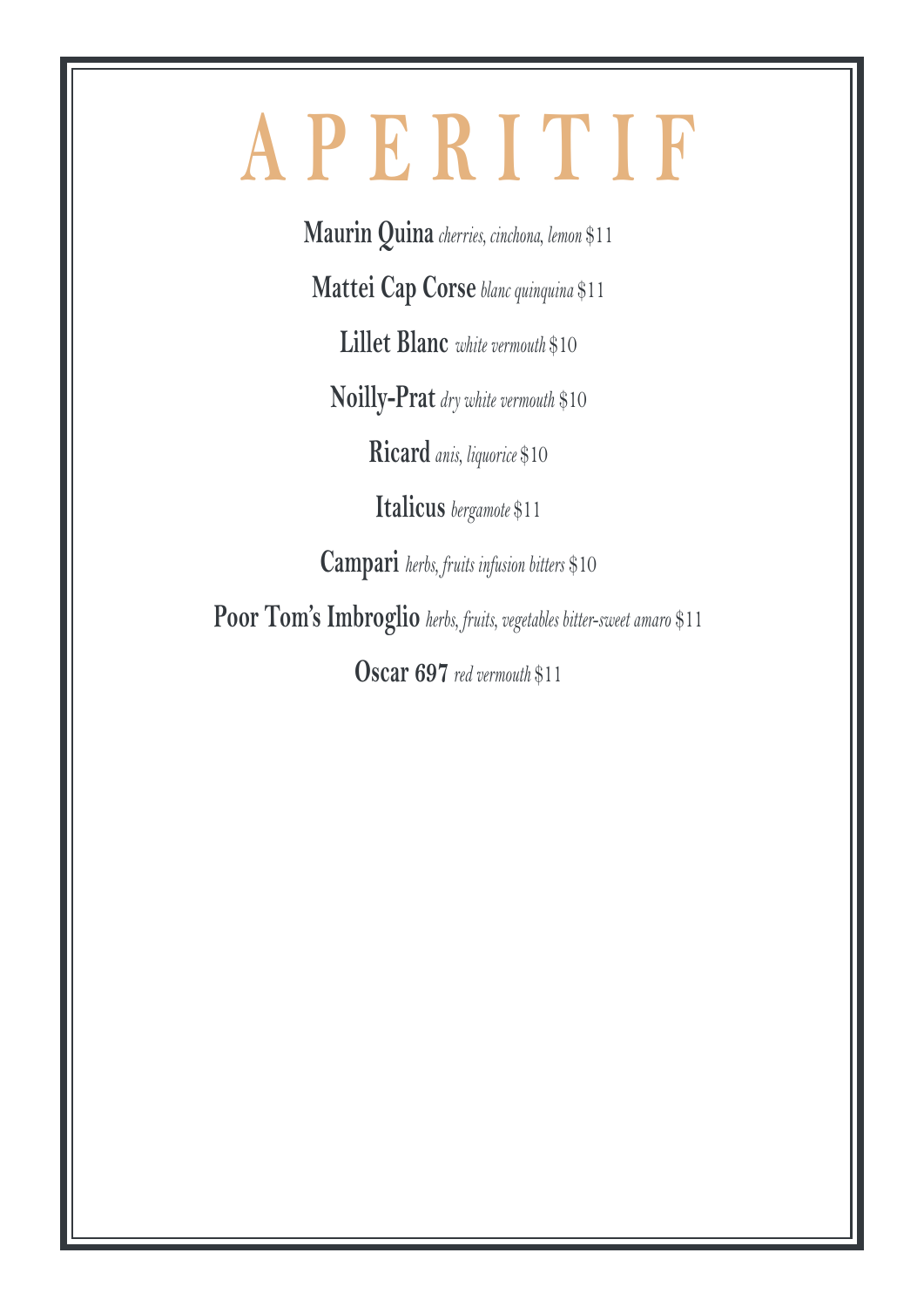### **DIGESTIF**

**Amaro Montenegro** *bitter-sweet herbal* \$10 **Baileys** *cream, cocoa, Irish whiskey* \$12 **Frangelico** *noisette and herb-flavoured* \$11 **Cointreau** *orange-flavoured triple-sec* \$11 **Amaretto Disarono** *bitter-sweet almond flavour* \$12 **Benedictine** *herbs and spices sweet* \$11 **Fernet Branca** *amaro-style* \$10 **Chambord** *raspberry* \$10 **Grand Marnier** *cognac brandy, bitter orange and sugar blend* \$12 **Manly Spirits Limoncello** *lemon* \$12 **St Germain** *elderflower* \$10 **Sambucca White** *star anise oils* \$11 **Sambucca Black** *elder bush, anis liquorice* \$11 **Green Chartreuse** *130 herbs maceration* \$12 **Yellow Chartreuse** *milder, sweeter and more aromatic than green* \$11 **Absinthe** *anis, fennel, herbs* \$12 **Luxardo Maraschino** *marasca cherries* \$10 **Farigoule** *thyme* \$12 **Diplomatico Reserva Exclusiva Rum** \$15 **Mezcal Vidal** \$15 **Pisco Barsol** *grapes juice* \$10 **Calvados Adrien Camut 6y Pays d'Auge** *apple brandy* \$25 **Bas Armagnac Castarède 1978** *grapes blend brandy* \$25 **Poire Williams** *pear brandy* \$19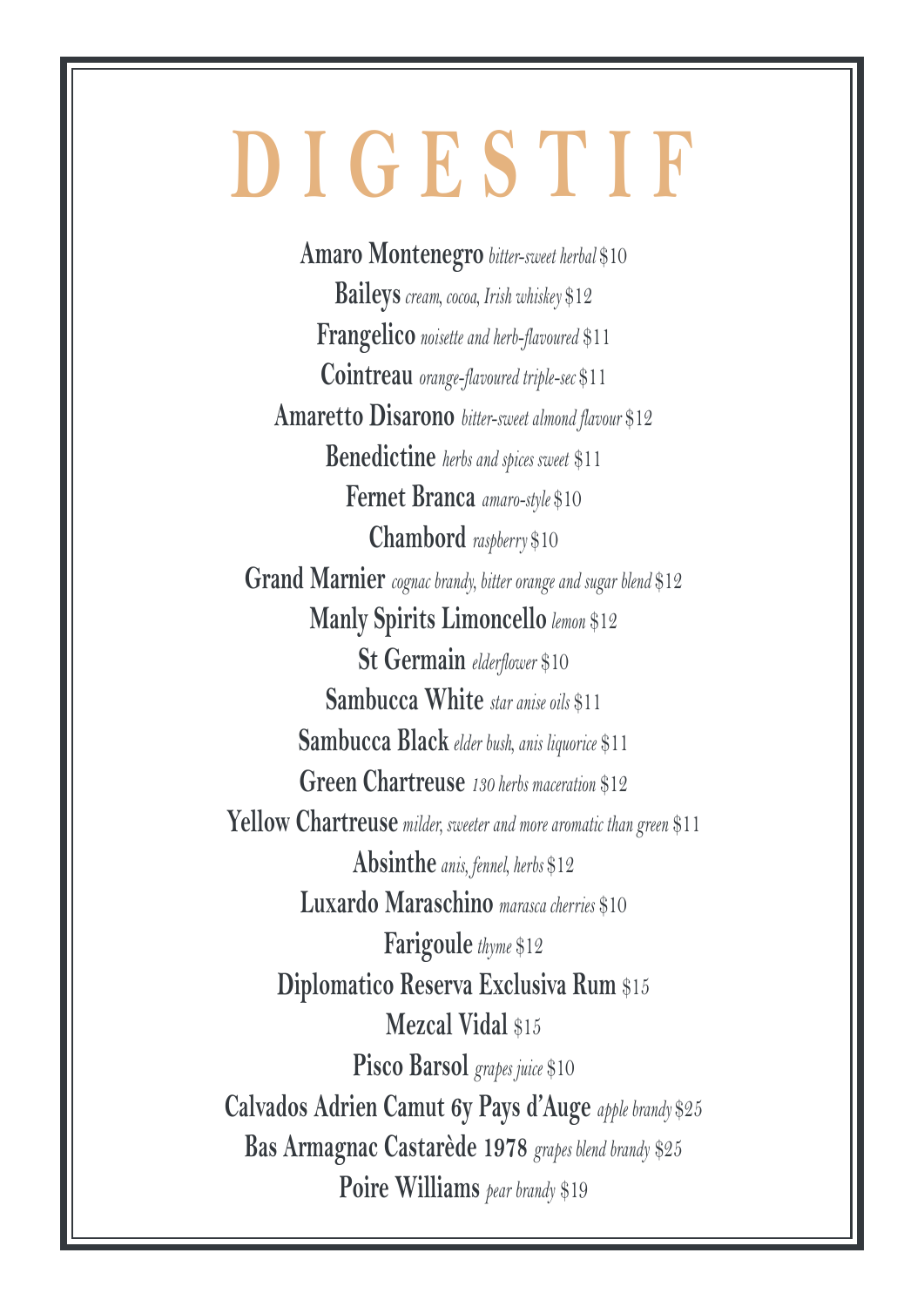## **NON-ALCOHOLIC**

### **MOCKTAILS**

**The G&T** *Seadrift Non-Alcoholic Gin, Elderflower Fever Tree Tonic* \$14 **Northside** *Herbal Seedlip 108, Lime, Mint And Soda* \$14 **Amaretti Sour** *Lyre's non alcoholic Amaretti, Lemon Juice, Whites, Botanicals Syrup, Orange Bitters* \$14 **Raspberry Spritz** *Apple, Raspberries, Citrus, Soda* \$14

### **BEER**

**Heineken Zero \$8.50**

#### **WINE**

**Non Alcoholic Sparkling Wine \$12 Non Alcoholic Sparkling Rosé \$12**